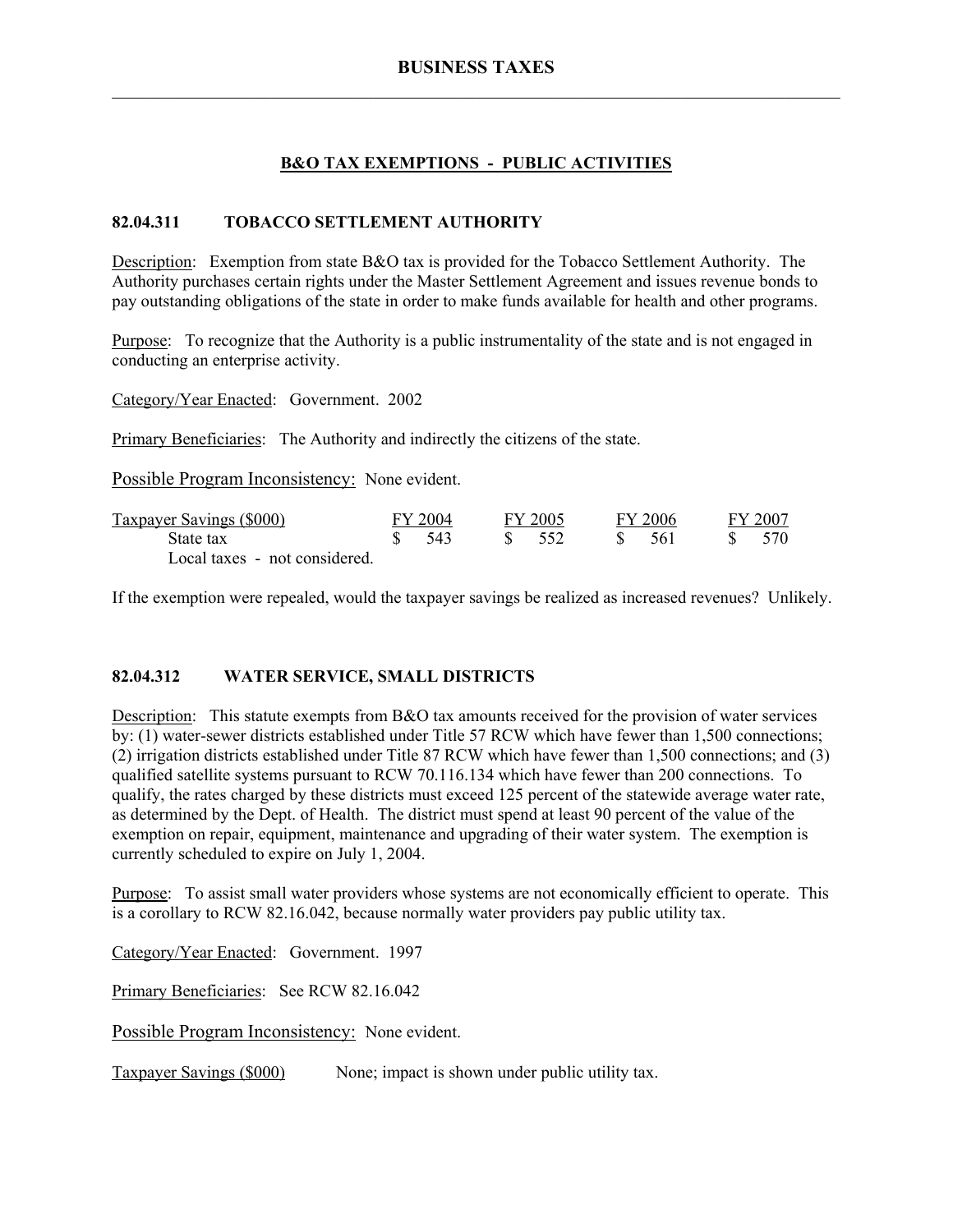### **82.04.395 PRINTING BY SCHOOLS**

Description: School districts and educational service districts are exempt from B&O tax on the value of materials printed in-house, if the materials are exclusively for district use.

Purpose: To support education. There are similar exemptions for printing by local govt. and libraries.

Category/Year Enacted: Government. 1979

Primary Beneficiaries: School districts and ESDs.

Possible Program Inconsistency: None evident.

| Taxpayer Savings (\$000)      | FY 2004<br>60 |  | FY 2005 |  | FY 2006 |  | FY 2007 |  |  |
|-------------------------------|---------------|--|---------|--|---------|--|---------|--|--|
| State tax                     |               |  |         |  | 66      |  | 69.     |  |  |
| Local taxes - not considered. |               |  |         |  |         |  |         |  |  |

If the exemption were repealed, would the taxpayer savings be realized as increased revenues? Unlikely.

## **82.04.397 PRINTING BY LOCAL GOVERNMENT**

Description: The value of materials printed in-house by cities and counties exclusively for their own use is exempt from B&O tax.

Purpose: To reduce the cost for local government.

Category/Year Enacted: Government. 1979

Primary Beneficiaries: Counties, cities and towns.

Possible Program Inconsistency: None evident.

| Taxpayer Savings (\$000)      | FY 2004 | FY 2005 |                | FY 2006 | FY 2007 |
|-------------------------------|---------|---------|----------------|---------|---------|
| State tax                     |         |         | 4 <sup>1</sup> |         |         |
| Local taxes - not considered. |         |         |                |         |         |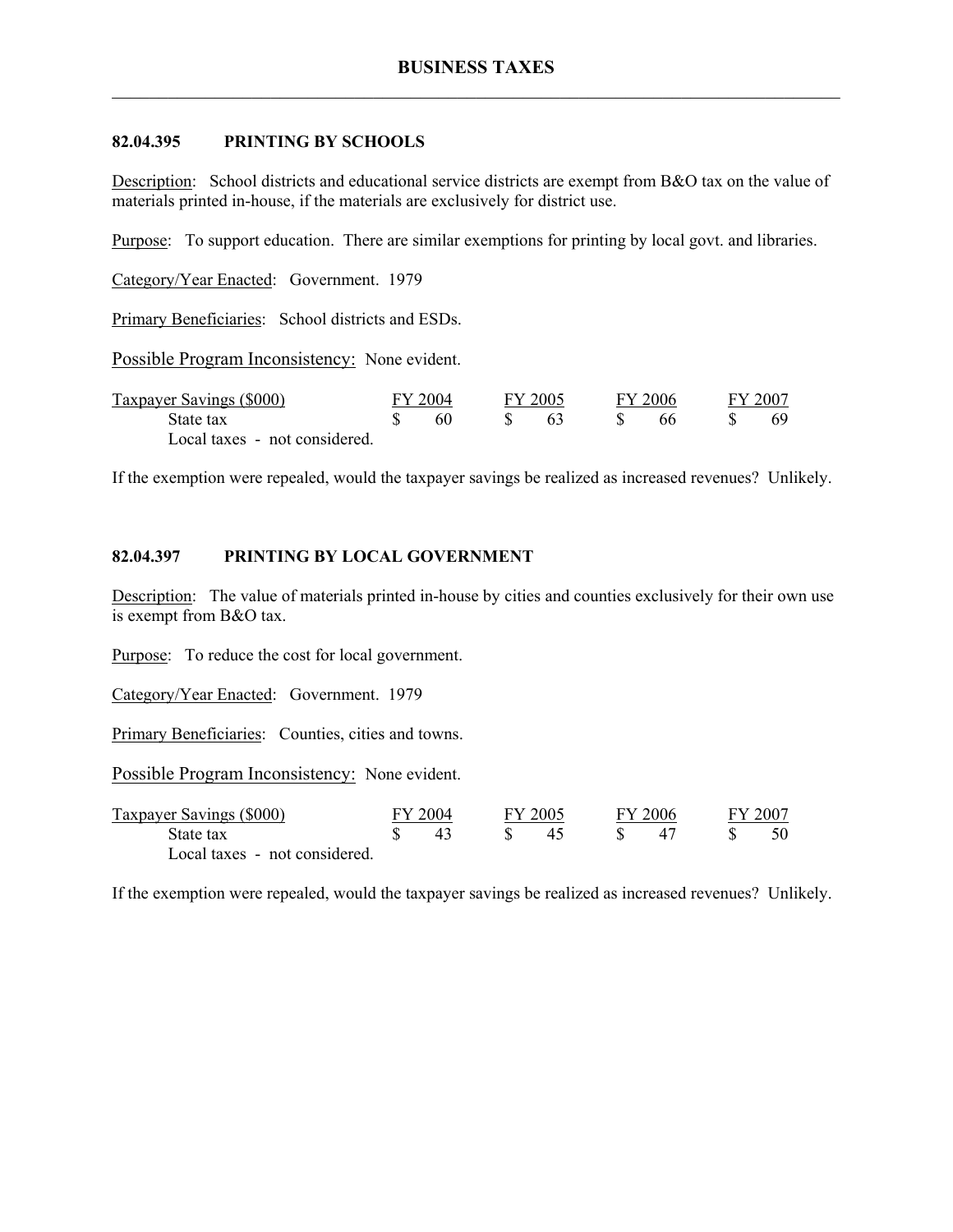#### **82.04.408 HOUSING FINANCE COMMISSION**

Description: Income that may accrue to the Housing Finance Commission is exempt from B&O tax. This income includes fees generated from bond issues and interest received from reserves used for the operation of the Commission.

Purpose: To support the activities of the Commission as a financial conduit for programs that provide affordable housing.

Category/Year Enacted: Government. 1983

Primary Beneficiaries: The Housing Finance Commission.

Possible Program Inconsistency: None evident; however, other state agencies are not subject to B&O tax and do not require a special exemption.

| Taxpayer Savings (\$000)      | FY 2004            | FY 2005 |              | FY 2006 |  | FY 2007 |
|-------------------------------|--------------------|---------|--------------|---------|--|---------|
| State tax                     | $\frac{\ }{8}$ 175 | -181    | $\mathbf{x}$ | -186    |  | 192     |
| Local taxes - not considered. |                    |         |              |         |  |         |

If the exemption were repealed, would the taxpayer savings be realized as increased revenues? No.

#### **82.04.415 SAND AND GRAVEL FOR ROADS**

Description: The cost of labor and services performed in the mining, sorting, crushing, etc. of sand or gravel taken from a pit owned by or leased to a city or county is exempt from B&O tax. The sand or gravel must be either placed on a street of the city or county or sold at cost to another city or county for use on public roads.

Purpose: To reduce the costs to local governments of building and maintaining streets and roads.

Category/Year Enacted: Government. 1965.

Primary Beneficiaries: Cities and counties and the contractors who perform road work for them.

Possible Program Inconsistency: None evident.

| Taxpayer Savings (\$000)      | FY 2004 | FY 2005 | FY 2006        | FY 2007        |
|-------------------------------|---------|---------|----------------|----------------|
| State tax                     | \$112   | -ST-118 | $\sqrt{8}$ 125 | $\sqrt{8}$ 132 |
| Local taxes - not considered. |         |         |                |                |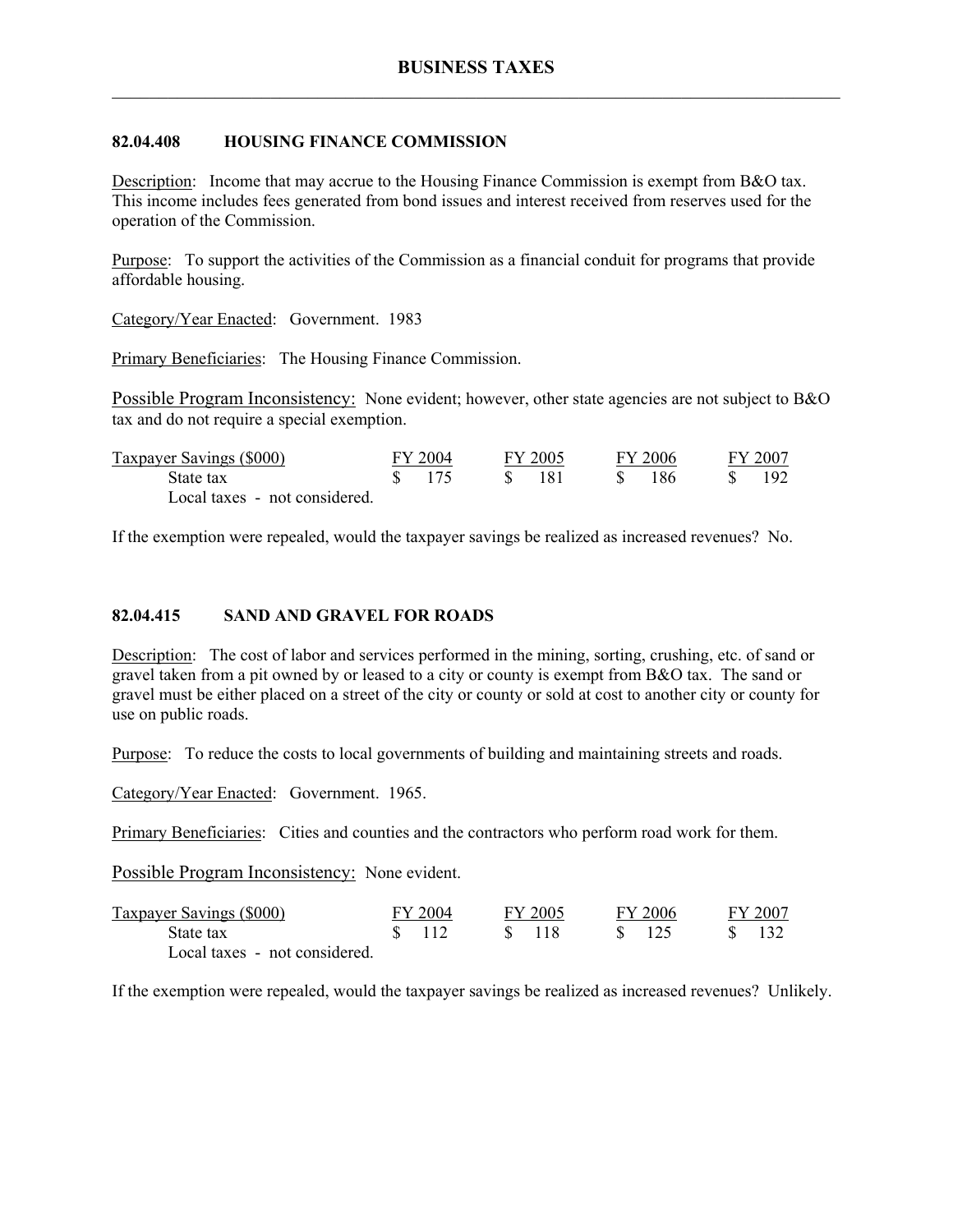## **82.04.418 GRANTS FOR LOCAL GOVERNMENT**

Description: A deduction from B&O tax is provided for governmental grants received by municipal corporations and political subdivisions of the state.

Purpose: To avoid taxing the non-enterprise activities of local governments and to support the social welfare services that the grants assist.

Category/Year Enacted: Government. 1983

Primary Beneficiaries: Local jurisdictions that carry out social welfare programs.

Possible Program Inconsistency: None evident.

Taxpayer Savings (\$000) Amounts included under B&O tax deduction, RCW 82.04.4297.

If the exemption were repealed, would the taxpayer savings be realized as increased revenues? Unlikely.

## **82.04.419 LOCAL GOVERNMENT BUSINESS INCOME**

Description: Exemption from B&O tax is provided for local governments, including school and fire districts, with the exception of income from utility or enterprise activities.

Purpose: To reflect the legislative policy of not taxing government activities, except for proprietary activities such as the provision of utility services.

Category/Year Enacted: Government. 1983

Primary Beneficiaries: Local governments.

Possible Program Inconsistency: None evident.

| <b>Taxpayer Savings (\$000)</b> | FY 2004 | FY 2005 | FY 2006  | FY 2007  |
|---------------------------------|---------|---------|----------|----------|
| State tax                       | \$8,130 | \$8,372 | \$ 8.621 | \$ 8,877 |
| Local taxes - not considered.   |         |         |          |          |